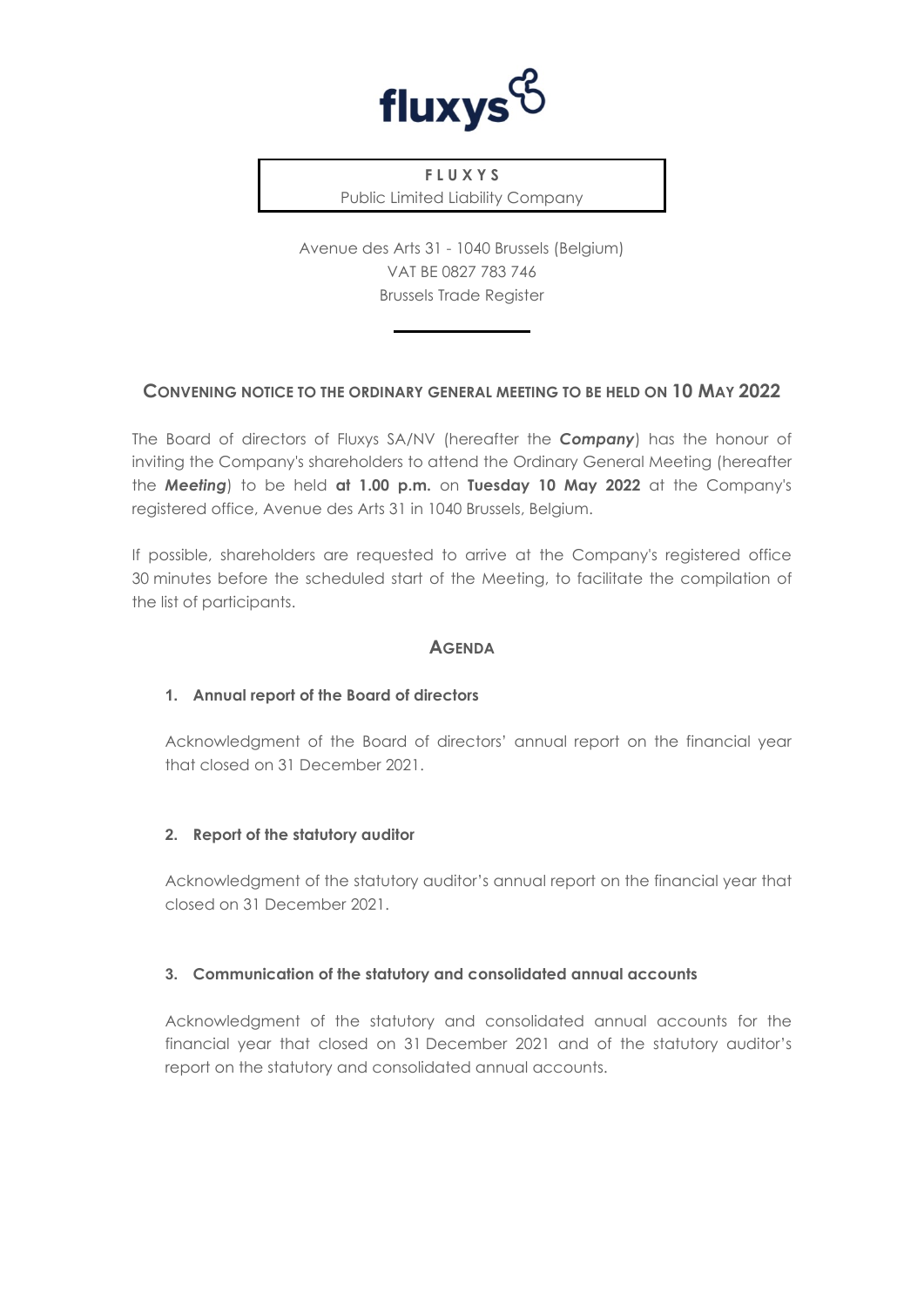### **4. Approval of the statutory annual accounts and appropriation of the result**

Proposal to approve the statutory annual accounts closed on 31 December 2021, including the allocation to Publigaz SC/CV, for all the shares it holds, of a gross dividend of € 109.420.412,85; to Caisse de dépôt et placement du Québec, a company under Canadian law, for all shares it holds, of a gross dividend of € 27.647.447,26; to the Federal Holding and Investment Company for all shares it holds, of a gross dividend of  $\epsilon$  1.334.749,62 and to the members of the staff and management of the Fluxys SA/NV group of a gross dividend of € 796.337,34 for all the shares they hold. This dividend appropriation is based on the shareholding on 22 March 2022.

# **5. Granting discharge to the members of the Board of directors**

Proposal to grant discharge to the members of the Board of directors for the performance of their mandate during the financial year that closed on 31 December 2021.

# **6. Granting discharge to the statutory auditor**

Proposal to grant discharge of liability to the statutory auditor for the performance of its mandate during the financial year that closed on 31 December 2021.

### **7. Statutory appointments**

a. Renewal of mandates as director

The mandates as director of Messrs. Pascal De Buck, François Fontaine, Claude Grégoire, Andries Gryffroy and Daniel Termont will expire at the end of the Ordinary General Meeting of 10 May 2022.

*Proposed resolution*: on the proposal of the Board of directors and after advice of the Nomination and remuneration committee, to renew for a new period of 6 years the mandates as director of Messrs. Pascal De Buck, François Fontaine, Andries Gryffroy and Daniel Termont. Their mandates are salaried in accordance with the principles established by the Ordinary General Meeting of 11 May 2021 and will expire at the end of the Ordinary General Meeting of May 2028.

*Proposed resolution*: on the proposal of the Board of directors and after advice of the Nomination and remuneration committee, to renew for a period of 1 year the mandate as director of Mr. Claude Grégoire. His mandate is salaried in accordance with the principles established by the Ordinary General Meeting of 11 May 2021 and will expire at the end of the Ordinary General Meeting of May 2023.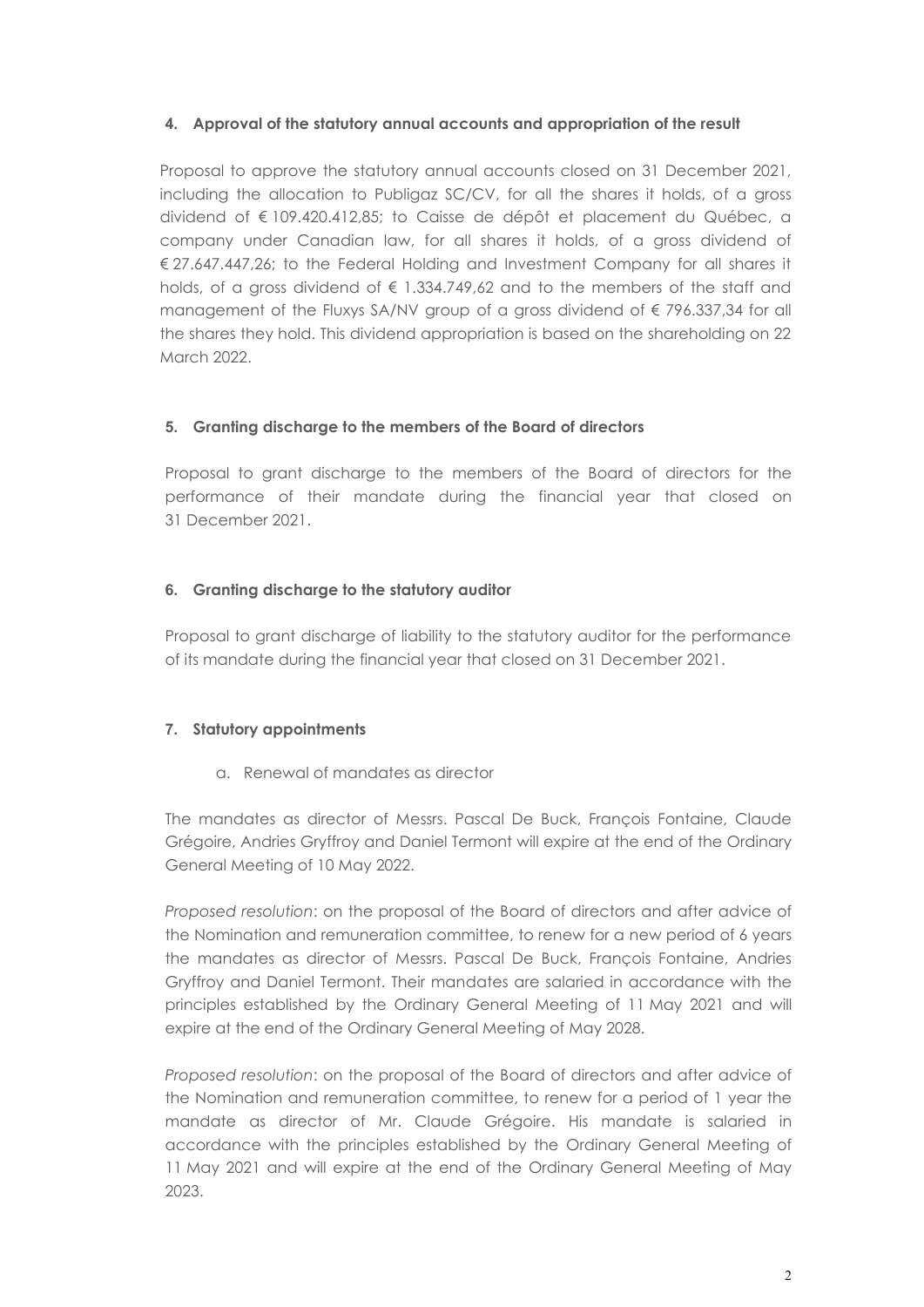# b. Definite appointment of co-opted directors

Mr. Luc Hujoel has resigned as director with effect on 26 January 2022. On the advice of the Nomination and remuneration committee, Mr. Abdellah Achaoui was provisionally co-opted as director by the Board of directors of 26 January 2022 to replace Mr. Luc Hujoel, whose term was to expire at the end of the Ordinary General Meeting of 10 May 2022. The Board of directors also approved the proposal to renew this mandate for a new term of 6 years, which will expire at the end of the Ordinary General Meeting of May 2028.

*Proposed resolution*: on the proposal of the Board of directors and after advice of the Nomination and remuneration committee, to proceed with the definite appointment of Mr. Abdellah Achaoui as director for a mandate that will expire at the end of the Ordinary General Meeting of 10 May 2022, and also to renew the director's mandate for a new term of 6 years. His mandate is salaried in accordance with the principles established by the Ordinary General Meeting of 11 May 2021 and will expire at the end of the Ordinary General Meeting of May 2028.

Mrs. Chantale Pelletier has resigned as director with effect on 23 September 2020. On the advice of the Nomination and remuneration committee, Mr. Patrick Côté was provisionally co-opted as director by the Board of directors of 23 September 2020 to replace Mrs. Chantale Pelletier, whose term was to expire at the end of the Ordinary General Meeting of May 2023.

*Proposed resolution*: on the proposal of the Board of directors and after advice of the Nomination and remuneration committee, to proceed with the definite appointment of Mr. Patrick Côté as director to continue the mandate of Mrs. Chantale Pelletier. His mandate is salaried in accordance with the principles established by the Ordinary General Meeting of 11 May 2021 and will expire at the end of the Ordinary General Meeting of May 2023.

# c. Appointments as director

The mandate as director of Mr. Jos Ansoms will expire at the end of the Ordinary General Meeting of 10 May 2022.

*Proposed resolution*: on the proposal of the Board of directors and after advice of the Nomination and remuneration committee, to appoint Mr. Koen Van den Heuvel as director for a period of 6 years. His mandate is salaried in accordance with the principles established by the Ordinary General Meeting of 11 May 2021 and will expire at the end of the Ordinary General Meeting of May 2028.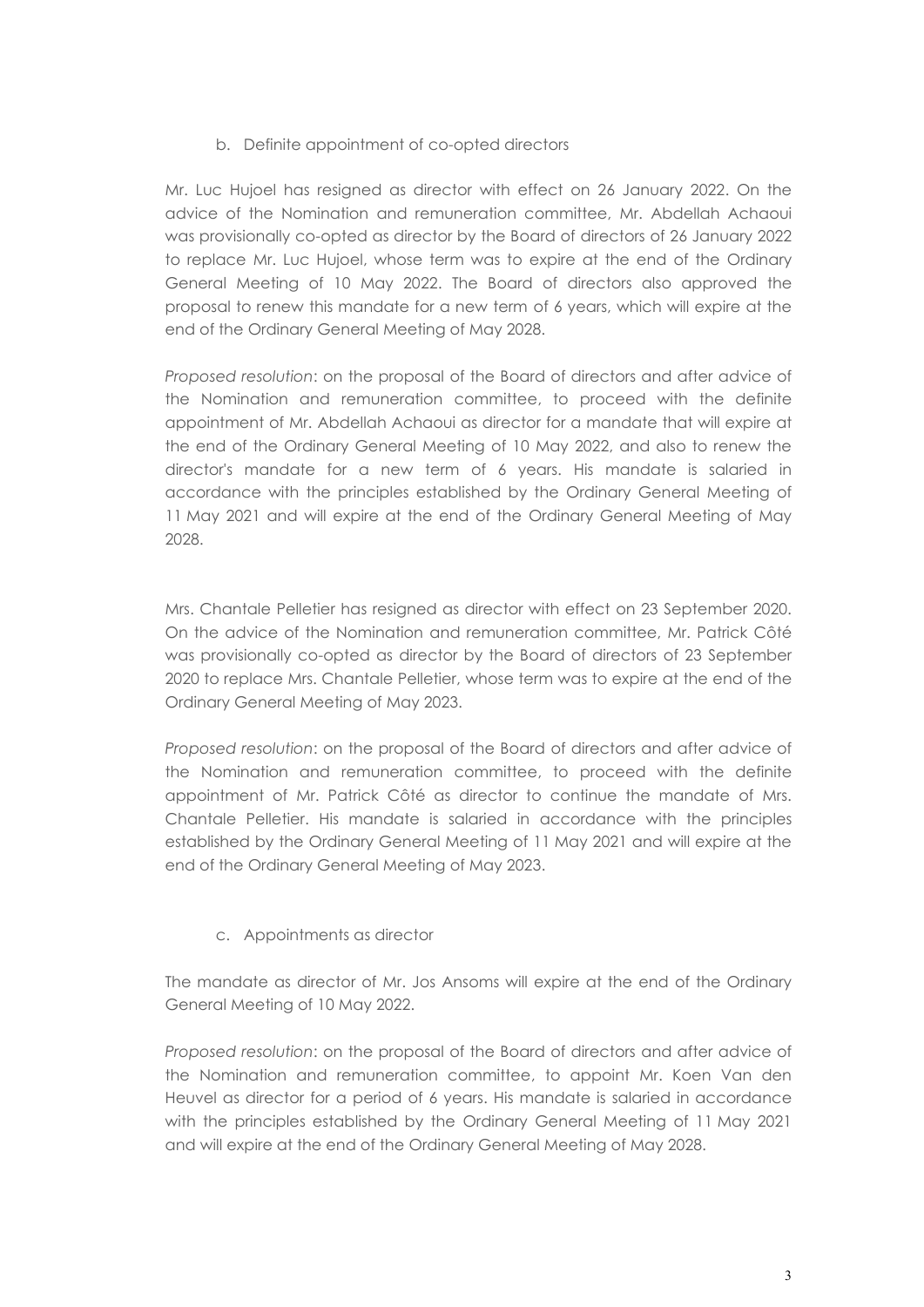The mandate as director of Mr. Renaud Moens will expire at the end of the Ordinary General Meeting of 10 May 2022.

*Proposed resolution*: on the proposal of the Board of directors and after advice of the Nomination and remuneration committee, to appoint Mr. Gianni Infanti as director for a period of 6 years. His mandate is salaried in accordance with the principles established by the Ordinary General Meeting of 11 May 2021 and will expire at the end of the Ordinary General Meeting of May 2028.

d. Renewal of mandate of the statutory auditor

The mandate of the statutory auditor of Fluxys SA/NV, EY Bedrijfsrevisoren BV ("EY"), having its registered office at De Kleetlaan 2, 1831 Diegem, Belgium, listed in the Register of Legal Entities under the number 0446.334.711, represented by Marnix Van Dooren & Co BV, permanently represented by Mr. Marnix Van Dooren and Wim Van Gasse BV, permanently represented by Mr. Wim Van Gasse, will expire at the end of the Ordinary General Meeting of 10 May 2022. The Audit Committee recommended to the Board of directors to renew the mandate of the statutory auditor, exercised by EY, for a new three-year period and for yearly indexed fees of € 121.397/ year.

*Proposed resolution*: on the proposal of the Board of directors and after advice of the Audit Committee, to renew for a period of three years the mandate of EY, represented by Wim Van Gasse BV, permanently represented by Wim Van Gasse. This mandate will expire at the end of the Ordinary General Meeting of May 2025.

# **8. Statutory auditor's fee**

*Proposed resolution*: set the annual fee of the statutory auditor on an amount of € 121.397/ year, yearly indexed, for the duration of his mandate, which will expire at the end of the Ordinary General Meeting of May 2025.

#### **\* \* \***

### **FORMALITIES FOR ADMISSION**

Shareholders will be admitted to the Meeting provided that they notify the Company by e-mail (sent to [corporate.secretary@fluxys.com\)](mailto:corporate.secretary@fluxys.com) on 4 May 2022 at the latest of their intention to attend or be represented at the Meeting and of the number of shares they represent, in accordance with Article 23 of the Articles of Association.